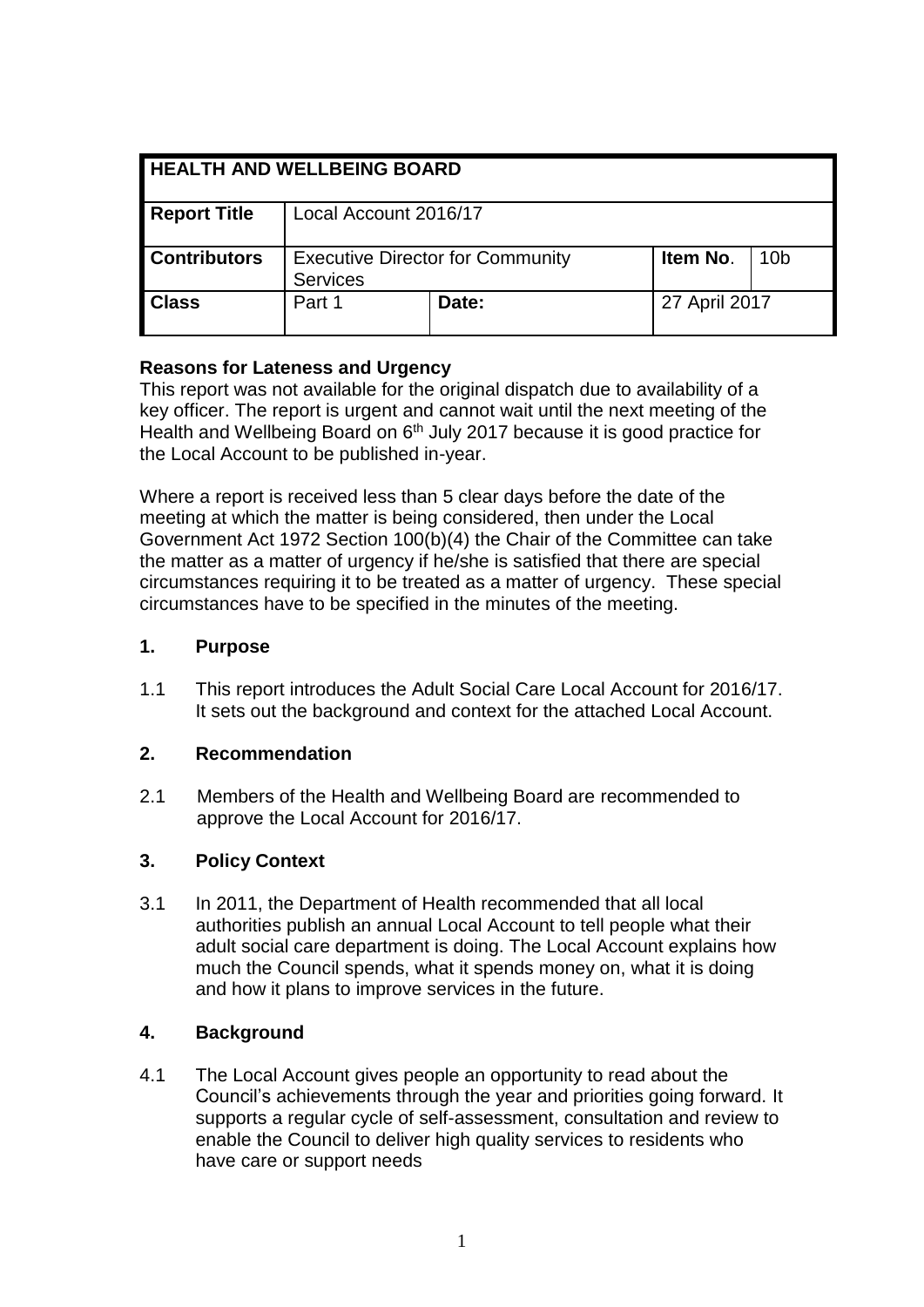## **5. Financial implications**

5.1 Financial implications and detail is included in the body of the Local Account on page X.

# **6. Legal implications**

6.1 Members of the Board are reminded that under Section 195 Health and Social Care Act 2012, Health and Wellbeing Boards are under a duty to encourage integrated working between the persons who arrange for health and social care services in the area.

# **7. Crime and Disorder Implications**

7.1 There are no Crime and Disorder implications

# **8. Equalities Implications**

- 8.1 The Equality Act 2010 (the Act) introduced a new public sector equality duty (the equality duty or the duty). It covers the following nine protected characteristics: age, disability, gender reassignment, marriage and civil partnership, pregnancy and maternity, race, religion or belief, sex and sexual orientation.
- 8.2 In summary, the Council must, in the exercise of its functions, have due regard to the need to:
	- eliminate unlawful discrimination, harassment and victimisation and other conduct prohibited by the Act.
	- advance equality of opportunity between people who share a protected characteristic and those who do not.
	- foster good relations between people who share a protected characteristic and those who do not.
- 8.3 The duty continues to be a "have regard duty", and the weight to be attached to it is a matter for the Mayor, bearing in mind the issues of relevance and proportionality. It is not an absolute requirement to eliminate unlawful discrimination, advance equality of opportunity or foster good relations.
- 8.4 The Equality and Human Rights Commission has recently issued Technical Guidance on the Public Sector Equality Duty and statutory guidance entitled "Equality Act 2010 Services, Public Functions & Associations Statutory Code of Practice". The Council must have regard to the statutory code in so far as it relates to the duty and attention is drawn to Chapter 11 which deals particularly with the equality duty. The Technical Guidance also covers what public authorities should do to meet the duty. This includes steps that are legally required, as well as recommended actions. The guidance does